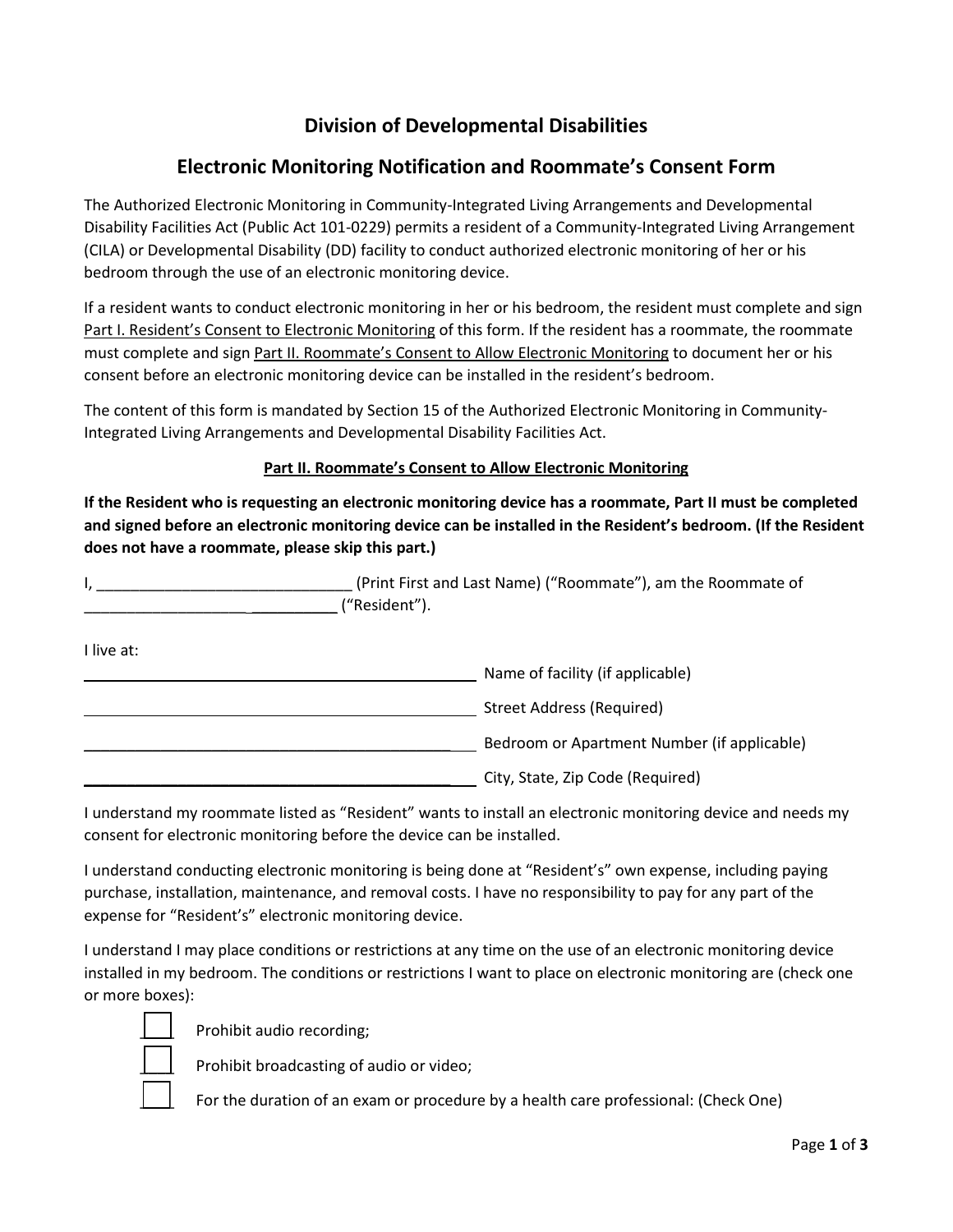|  | Turn off the electronic monitoring device; or<br>Block the visual recording component of the electronic monitoring device. |  |
|--|----------------------------------------------------------------------------------------------------------------------------|--|
|  | While dressing or bathing is performed: (Check One)                                                                        |  |
|  | Turn off the electronic monitoring device; or                                                                              |  |
|  | Block the visual recording component of the electronic monitoring device.                                                  |  |
|  | Turn the electronic monitoring device off for the duration of a visit with: (Check all that apply)                         |  |
|  | Spiritual Advisor,                                                                                                         |  |
|  | Ombudsman,                                                                                                                 |  |
|  | Attorney,                                                                                                                  |  |
|  | Financial Planner,                                                                                                         |  |
|  | Intimate Partner, or                                                                                                       |  |
|  | Other Visitor.                                                                                                             |  |

If I want to place any other conditions or restrictions on electronic monitoring, I have listed those other conditions or restrictions here:

I understand the residential service provider or facility where I live may not access any video or audio recording created by an electronic monitoring device installed by the Resident in my bedroom without the written consent of the Resident.

\_\_\_\_\_\_\_\_\_\_\_\_\_\_\_\_\_\_\_\_\_\_\_\_\_\_\_\_\_\_\_\_\_\_\_\_\_\_\_\_\_\_\_\_\_\_\_\_\_\_\_\_\_\_\_\_\_\_\_\_\_\_\_\_\_\_\_\_\_\_\_\_\_\_\_\_\_\_\_\_\_\_\_ .

I understand a video or audio recording created through authorized electronic monitoring may be disseminated for the purpose of addressing concerns relating to the health, safety, or welfare of a resident or residents.

I understand the Resident, or the person who consented on the Resident's behalf, may have to provide a copy of any video or audio recording created by the Resident's authorized electronic monitoring device to a party involved in a civil, criminal, or administrative proceeding.

I understand I may request the electronic monitoring device be turned off or the visual recording component of the electronic monitoring device be blocked at any time.

I understand I may withdraw my consent to electronic monitoring at any time.

I, \_\_\_\_\_\_\_\_\_\_\_\_\_\_\_\_\_\_\_\_\_\_\_\_\_\_\_\_\_\_, (Print First and Last Name) hereby consent to electronic monitoring under the conditions provided above and in accordance with the Authorized Electronic Monitoring in Community-Integrated Living Arrangements and Developmental Disability Facilities Act*.* 

## **Roommate's signature**: \_\_\_\_\_\_\_\_\_\_\_\_\_\_\_\_\_\_\_\_\_\_\_\_\_\_\_\_\_\_

Date: \_\_\_\_\_\_\_\_\_\_\_\_\_\_\_\_\_\_\_\_ Time: \_\_\_\_\_\_\_\_\_\_\_\_\_\_\_\_\_\_\_\_ am / pm (Circle One)